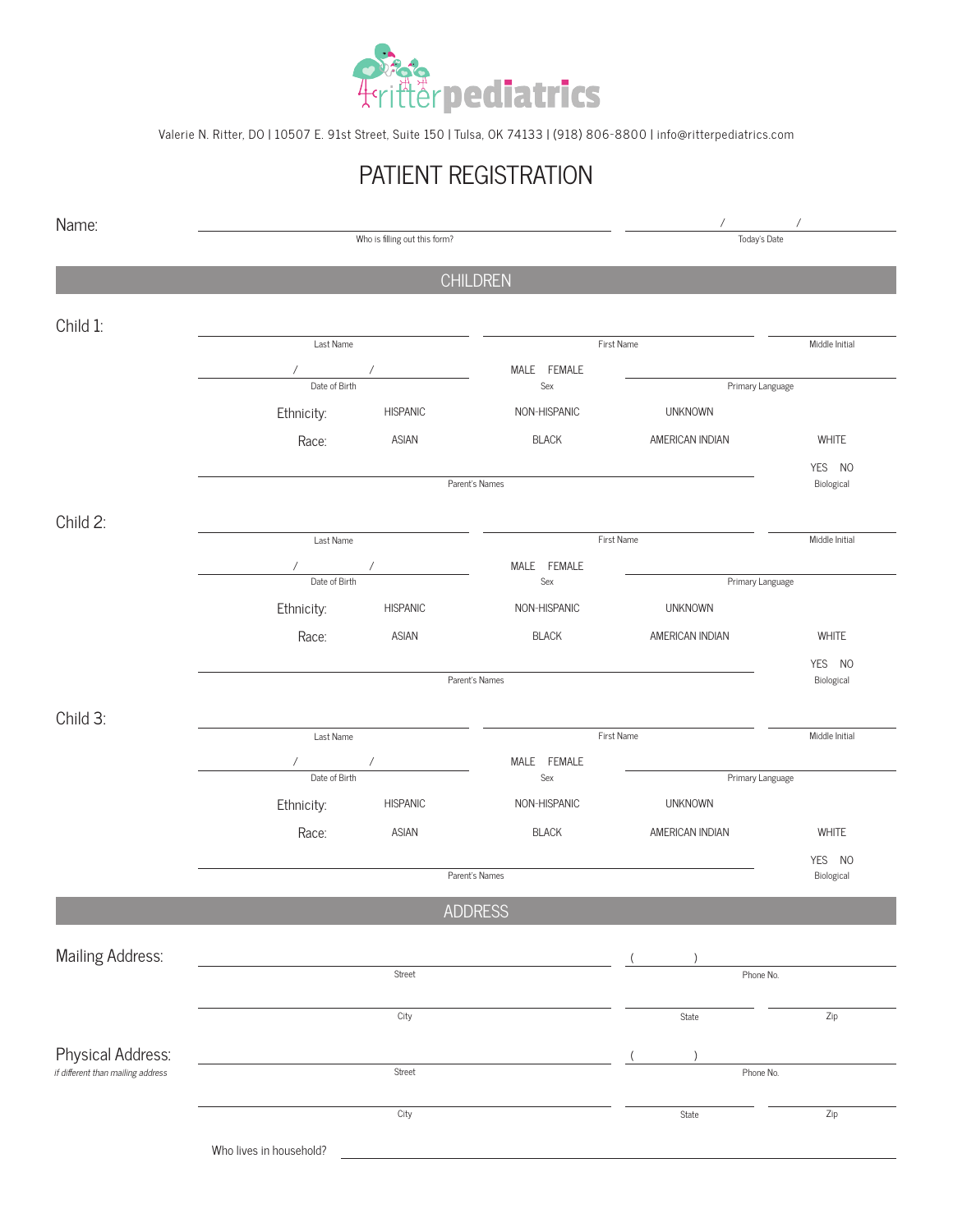# **INSURANCE**

| Primary:   |                                                                                                                                                                                                                                                                                                                                 | MALE FEMALE                                                                                                  |                                                                                                                                                                                                           |  |  |  |
|------------|---------------------------------------------------------------------------------------------------------------------------------------------------------------------------------------------------------------------------------------------------------------------------------------------------------------------------------|--------------------------------------------------------------------------------------------------------------|-----------------------------------------------------------------------------------------------------------------------------------------------------------------------------------------------------------|--|--|--|
|            | Policy Holder's Name                                                                                                                                                                                                                                                                                                            | Sex                                                                                                          | Policy Holder's Date of Birth                                                                                                                                                                             |  |  |  |
|            | Primary Insurance Carrier                                                                                                                                                                                                                                                                                                       |                                                                                                              | Policy Holder's SSN                                                                                                                                                                                       |  |  |  |
|            | ID#                                                                                                                                                                                                                                                                                                                             |                                                                                                              | Group#                                                                                                                                                                                                    |  |  |  |
|            |                                                                                                                                                                                                                                                                                                                                 |                                                                                                              |                                                                                                                                                                                                           |  |  |  |
| Secondary: | Policy Holder's Name                                                                                                                                                                                                                                                                                                            | MALE FEMALE<br>Sex                                                                                           | Policy Holder's Date of Birth                                                                                                                                                                             |  |  |  |
|            | Secondary Insurance Carrier                                                                                                                                                                                                                                                                                                     | Policy Holder's SSN                                                                                          |                                                                                                                                                                                                           |  |  |  |
|            |                                                                                                                                                                                                                                                                                                                                 |                                                                                                              |                                                                                                                                                                                                           |  |  |  |
|            | ID#                                                                                                                                                                                                                                                                                                                             |                                                                                                              | Group#                                                                                                                                                                                                    |  |  |  |
|            | <b>CONTACTS</b>                                                                                                                                                                                                                                                                                                                 |                                                                                                              |                                                                                                                                                                                                           |  |  |  |
| Contact 1: |                                                                                                                                                                                                                                                                                                                                 | MALE FEMALE                                                                                                  |                                                                                                                                                                                                           |  |  |  |
|            | Name                                                                                                                                                                                                                                                                                                                            | Sex<br><b>YES</b><br>N <sub>0</sub>                                                                          | Date of Birth                                                                                                                                                                                             |  |  |  |
|            | Relationship to Patient                                                                                                                                                                                                                                                                                                         | Lives with Patient                                                                                           | SSN                                                                                                                                                                                                       |  |  |  |
|            | Home Phone                                                                                                                                                                                                                                                                                                                      |                                                                                                              | Email Address                                                                                                                                                                                             |  |  |  |
|            |                                                                                                                                                                                                                                                                                                                                 |                                                                                                              |                                                                                                                                                                                                           |  |  |  |
|            | Work Phone                                                                                                                                                                                                                                                                                                                      | Mobile Phone                                                                                                 |                                                                                                                                                                                                           |  |  |  |
|            | Medical Issues:<br>HOME PHONE<br>Appointment Reminders:<br>HOME PHONE<br>Recall Notices:<br>HOME PHONE<br><b>Billing Statements:</b><br>HOME PHONE<br><b>General Practice Notices:</b><br>HOME PHONE<br>Patient Portal Notifications:<br>HOME PHONE<br>May we leave medical information in a voicemal box or via email message? | <b>WORK PHONE</b><br>WORK PHONE<br>WORK PHONE<br>WORK PHONE<br>WORK PHONE<br><b>WORK PHONE</b><br><b>YES</b> | MOBILE PHONE<br><b>EMAIL</b><br>MOBILE PHONE<br><b>EMAIL</b><br>MOBILE PHONE<br><b>EMAIL</b><br>MOBILE PHONE<br><b>EMAIL</b><br>MOBILE PHONE<br><b>EMAIL</b><br>MOBILE PHONE<br><b>EMAIL</b><br><b>NO</b> |  |  |  |
| Contact 2: |                                                                                                                                                                                                                                                                                                                                 | MALE FEMALE                                                                                                  | $\prime$                                                                                                                                                                                                  |  |  |  |
|            | Name                                                                                                                                                                                                                                                                                                                            | Sex<br><b>YES</b><br>N <sub>O</sub>                                                                          | Date of Birth                                                                                                                                                                                             |  |  |  |
|            | Relationship to Patient                                                                                                                                                                                                                                                                                                         | Lives with Patient                                                                                           | SSN                                                                                                                                                                                                       |  |  |  |
|            | Home Phone                                                                                                                                                                                                                                                                                                                      |                                                                                                              | Email Address                                                                                                                                                                                             |  |  |  |
|            |                                                                                                                                                                                                                                                                                                                                 |                                                                                                              |                                                                                                                                                                                                           |  |  |  |
|            | Work Phone                                                                                                                                                                                                                                                                                                                      | Mobile Phone                                                                                                 |                                                                                                                                                                                                           |  |  |  |
|            | How would you ideally prefer to be contacted regarding (choose one):                                                                                                                                                                                                                                                            |                                                                                                              |                                                                                                                                                                                                           |  |  |  |
|            | Medical Issues:<br>HOME PHONE                                                                                                                                                                                                                                                                                                   | WORK PHONE                                                                                                   | MOBILE PHONE<br><b>EMAIL</b>                                                                                                                                                                              |  |  |  |
|            | Appointment Reminders:<br>HOME PHONE                                                                                                                                                                                                                                                                                            | WORK PHONE                                                                                                   | MOBILE PHONE<br>EMAIL                                                                                                                                                                                     |  |  |  |
|            | Recall Notices:<br>HOME PHONE                                                                                                                                                                                                                                                                                                   | WORK PHONE                                                                                                   | MOBILE PHONE<br>EMAIL                                                                                                                                                                                     |  |  |  |
|            | <b>Billing Statements:</b><br>HOME PHONE                                                                                                                                                                                                                                                                                        | WORK PHONE                                                                                                   | MOBILE PHONE<br><b>EMAIL</b>                                                                                                                                                                              |  |  |  |
|            | <b>General Practice Notices:</b><br>HOME PHONE                                                                                                                                                                                                                                                                                  | WORK PHONE                                                                                                   | MOBILE PHONE<br>EMAIL                                                                                                                                                                                     |  |  |  |
|            | Patient Portal Notifications:<br>HOME PHONE                                                                                                                                                                                                                                                                                     | WORK PHONE                                                                                                   | MOBILE PHONE<br><b>EMAIL</b>                                                                                                                                                                              |  |  |  |
|            | May we leave medical information in a voicemal box or via email message?                                                                                                                                                                                                                                                        | <b>YES</b>                                                                                                   | N <sub>O</sub>                                                                                                                                                                                            |  |  |  |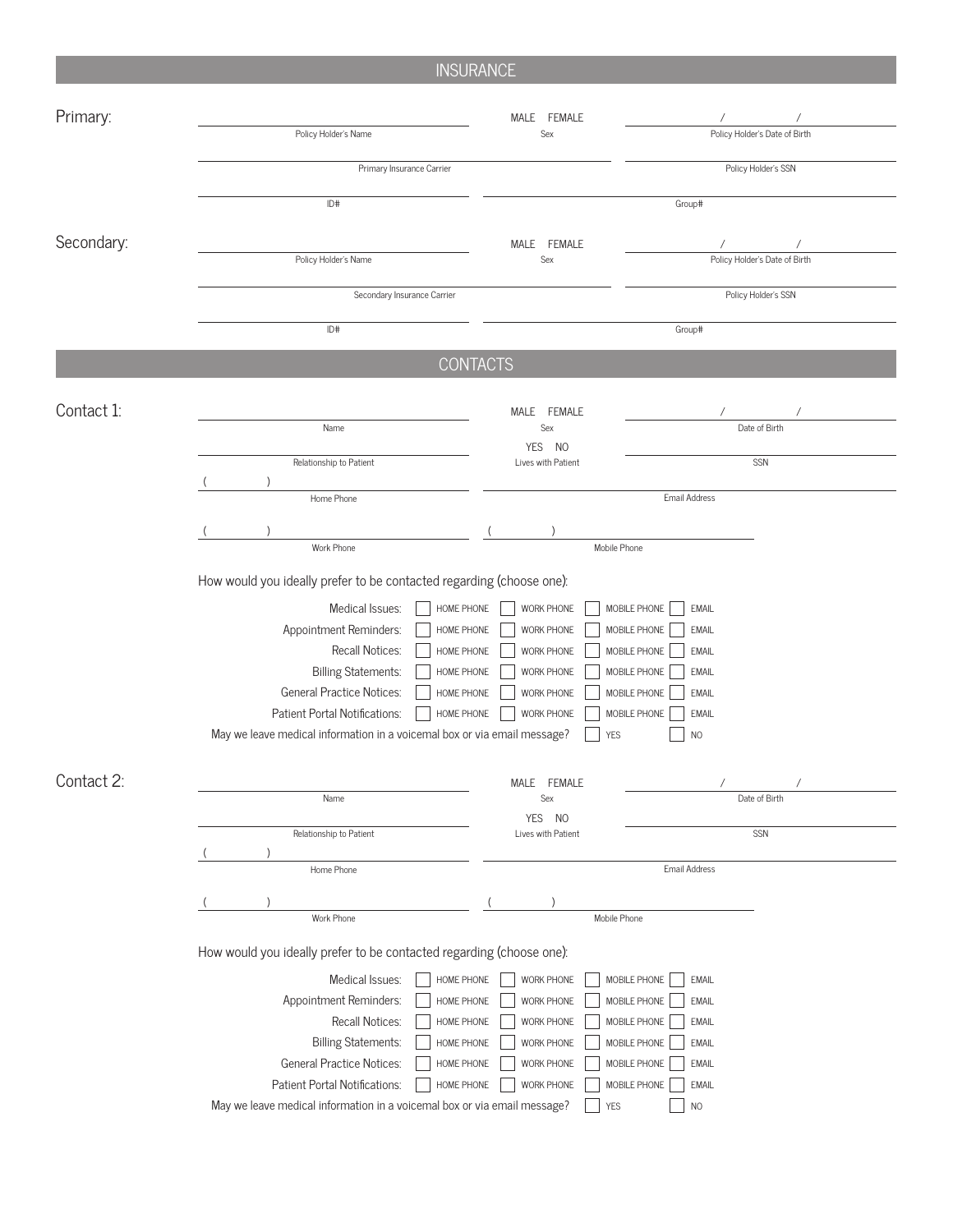#### ADDITIONAL CONTACT QUESTIONS

| Who should receive billing statements?                                                                                                                                                                           |
|------------------------------------------------------------------------------------------------------------------------------------------------------------------------------------------------------------------|
| May all contacts have access to the patient's records electronically?<br><u> 1980 - John Stein, Amerikaansk politiker (* 1900)</u>                                                                               |
| If parents are divorced or separated, please fill out this section:                                                                                                                                              |
| Who has custody?                                                                                                                                                                                                 |
| Are there any legal restrictions that would restrict the non-custodial parent from consenting to medical<br>treatment for the child or from obtaining information about the child's medical treatment?<br>$ $ NO |
| If yes, please explain and provide a copy of any legal paperwork that supports this restriction:                                                                                                                 |
|                                                                                                                                                                                                                  |
|                                                                                                                                                                                                                  |

## EMERGENCY CONTACTS (other than parents)

| Name | Relationship |  | Phone No. |
|------|--------------|--|-----------|
|      |              |  |           |
|      |              |  |           |
|      |              |  |           |
| Name | Relationship |  | Phone No. |
|      |              |  |           |

## AUTHORIZATION FOR TREATMENT OF A MINOR

Although we prefer that the child(ren)'s parent or guardian bring them to their doctor's appointments (and may require that they be present for well visits), we understand that sometimes someone else may need to bring your child to be seen by the doctor.

Please list anyone who may bring the child(ren) to the doctor and consent for treatment including vaccines, medications, and well and/or sick care, etc. If the persons listed are not authorized for ALL of your children, please note that accordingly. If this information changes, please let us know immediately.

| Name | Relationship |
|------|--------------|
|      |              |
| Name | Relationship |
|      |              |
| Name | Relationship |
|      |              |

Name Relationship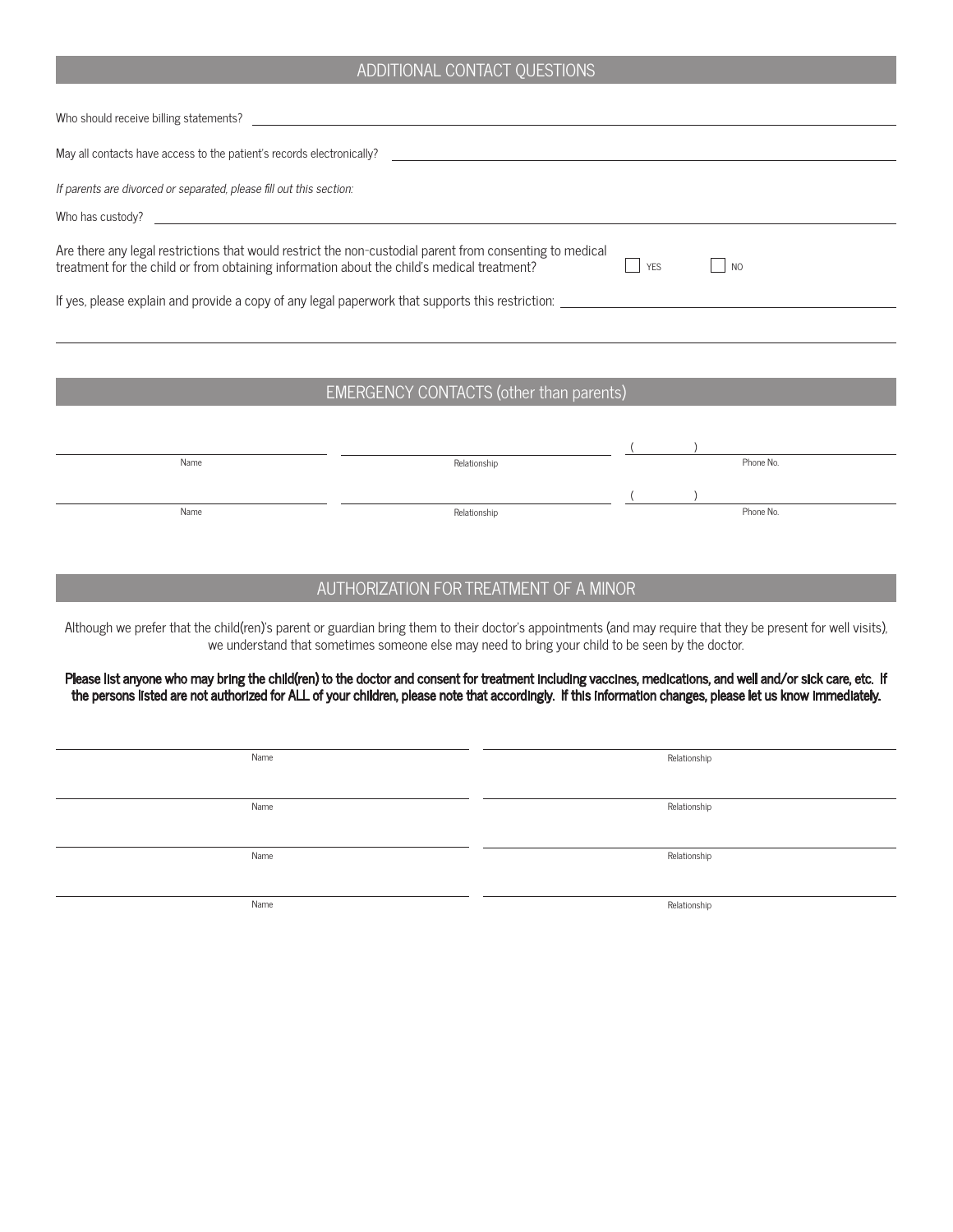Thank you for choosing Ritter Pediatrics for your child(ren)'s primary care provider. We are committed to providing excellent medical care to your children. Please read our financial policy below, initial each item and sign at the bottom. Please don't hesitate to ask if you have any questions regarding this policy.

- Authorization for Medical Treatment: Ritter Pediatrics, PLLC and its personnel are hereby authorized to administer any medical, diagnostic or therapeutic treatment, as may be deemed necessary or advisable. I have the right to consent or refuse consent to any proposed procedure or therapeutic course, absent emergency or extraordinary circumstances. 1
- Disclosure of information: I understand that my child's medical records and billing information are made and retained by Ritter Pediatrics, PLLC and are accessible to office personnel. Office personnel may use and disclose medical information for office operations and functions and to any other physician or health care personnel involved in my child's continuum of care. Ritter Pediatrics, PLLC and its medical staff are authorized to disclose all or part of my child's medical record to any insurance carrier, workers' compensation carrier or self-insured employer group liable for any part of Ritter Pediatrics, PLLC charges and to any health care provider who is or may become involved with my child's care. Oklahoma law requires that Ritter Pediatrics, PLLC advise you of the following: 2
	- a The information authorized for disclosure may include medical records which may indicate the presence of communicable or venereal diseases which may include, but are not limited to, diseases such as hepatitis, syphilis, gonorrhea and the human immunodeficiency virus also known as Acquired Immune Deficiency Syndrome (AIDS). By initialing and signing this agreement below, you are consenting to such disclosure.

3

Initial

Initial

Insurance: We participate in most insurance plans, including Medicaid/Soonercare. If you are not insured by a plan we are contracted with, payment in full is expected at each visit. If you are insured by a plan we are contracted with but do not have a current insurance card, payment in full for each visit is required until we can verify your coverage. Knowing your insurance benefits is your responsibility. Please contact your insurance company regarding any questions about your coverage/benefits.

- a **Proof of Insurance:** All patients must have a proof of insurance form completed before seeing the doctor. We will also need a copy of the parent/guardian's driver's license and the child's valid insurance card.
- b Co-payments, deductibles, and payments due: All co-payments, deductibles, and payments due must be paid at the time of service. This is required by the contract with your insurance company. Not collecting the required co-payment and/or deductible from patients is considered insurance fraud.
- c **Claims submission:** We will submit your claims on your behalf and assist you in any way we can to help get your claims pain. Your insurance company may need you to supply certain information directly. It is your responsibility to comply with their request. Please be aware that the balance of your claim is your responsibility whether or not your insurance company pays your claim.
- d Coverage Changes: If your insurance has changed, please notify us prior to your next appointment so we can make the appropriate changes. If your insurance company does not pay your claim within 45 days after the claim submission, the balance will be automatically billed to you.
- e Please contact our billing office staff should you need to set up a payment plan or have questions regarding your account.
- f I hereby authorize Ritter Pediatrics, PLLC to furnish information to insurance carriers concerning my child's illness and treatments and I hereby assign to the physician all payments for medical services rendered to my child. I understand that I am ultimately responsible for any amounts not covered by insurance. I further authorize a copy of the authorization to be used in place of original.
- Non-covered services: Please be aware that some or even all of the services you receive may not be covered by your insurance. You must pay for these services in full at the time of the visit. 4
- Non-payment/Collections: If your account is over 90 days past due, you will receive a letter stating that you have 20 days to pay your account in full. Partial payments will not be accepted unless otherwise negotiated. Please be aware that if a balance remains unpaid, we may refer your account to a collection agency and a fee of 25% will be applied to cover the cost of collections. All immediate family members may also be discharged from this practice for nonpayment. If this occurs you will be notified by mail that you have 30 days to find another physician. During that 30 day period we will provide only acute care treatment (i.e. no well visits). 5
- After hours calls: Most insurance companies have a nurse triage line that is included with your insurance plan. Please use that number after hours if you have medical questions. This number can usually be found on the back of the card or on your insurance company's website. Dr. Ritter uses a private nurse triage line after hours to answer urgent/emergent phone calls only. If non-urgent issues are called to the private triage line after hours you may be charged up to \$25 for 6

Initial

Initial

Initial